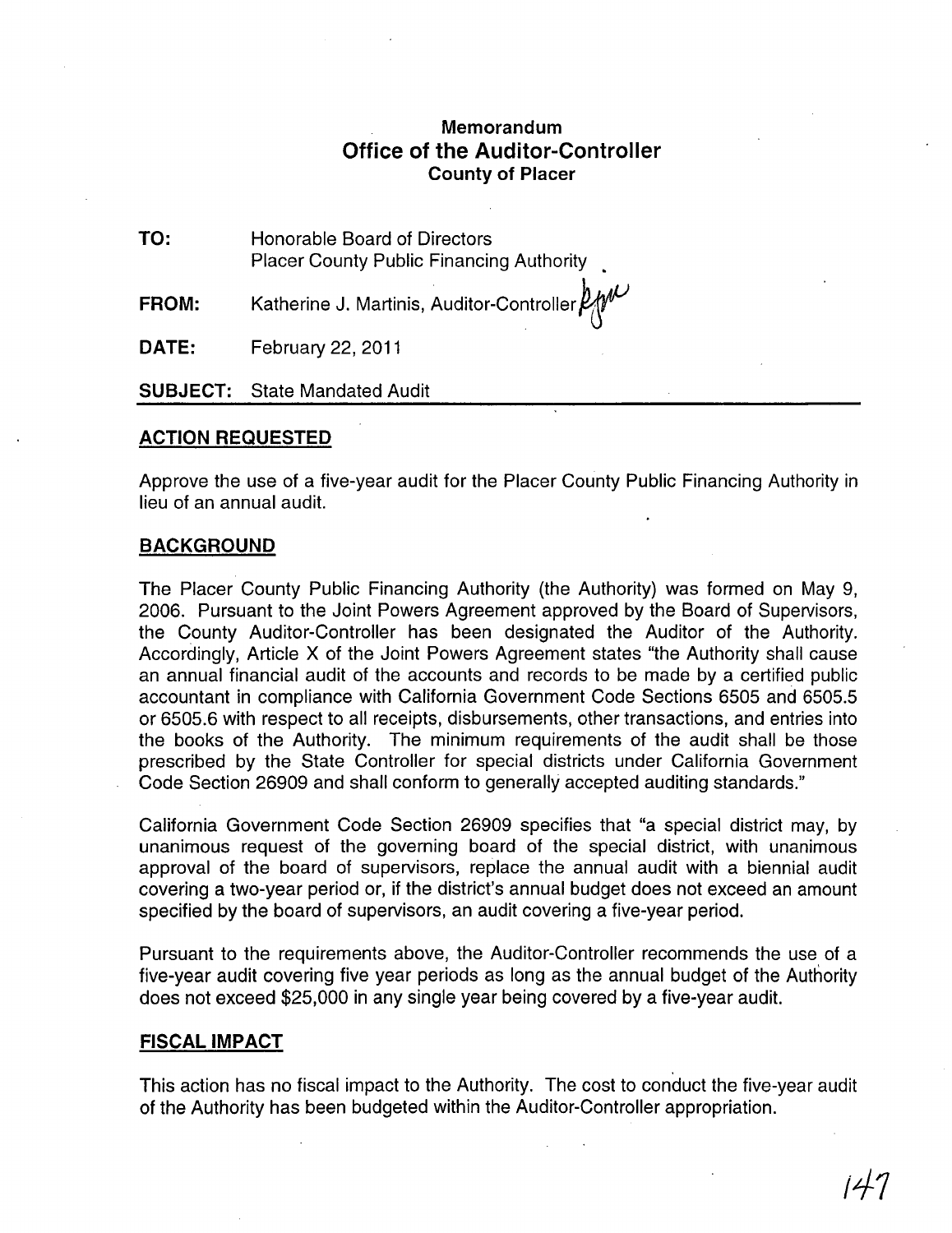# BEFORE THE BOARD OF SUPERVISORS COUNTY OF PLACER, **STATE** OF CALIFORNIA

In the matter of: **Resolution No.**  $2006 - 1/2$ 

A RESOLUTION AUTHORIZING THE EXECUTION AND DELIVERY OF A JOINT EXERCISE OF POWERS AGREEMENT

The following Resolution was duly passed by the Board of Supervisors of the County of Placer at a regular meeting held, in the same and the following vote on a set of  $\mathbb{R}$ . roll call:

Ayes:

Noes:

Absent:

Signed and approved by me after its passage.

Chairman of the Board of Supervisors

Attest: Clerk of the Board

THE BOARD OF SUPERVISORS (the "Board") OF THE COUNTY OF PLACER (the "County"), STATE OF CALIFORNIA, DOES HEREBY RESOLVE THAT:

WHEREAS, the County of Placer (the "County") is a political subdivision of the State of California (the "State"), organized and existing pursuant to the Constitution and laws of

the State;

WHEREAS, the County, upon authorization by this Board of Supervisors (this

"Board"), may pursuant to Article I (commencing with Section 6500) of Chapter 5 of Division 7

of Title 1 of the Government Code of the State of California (the "JPA Law"), enter into ajoint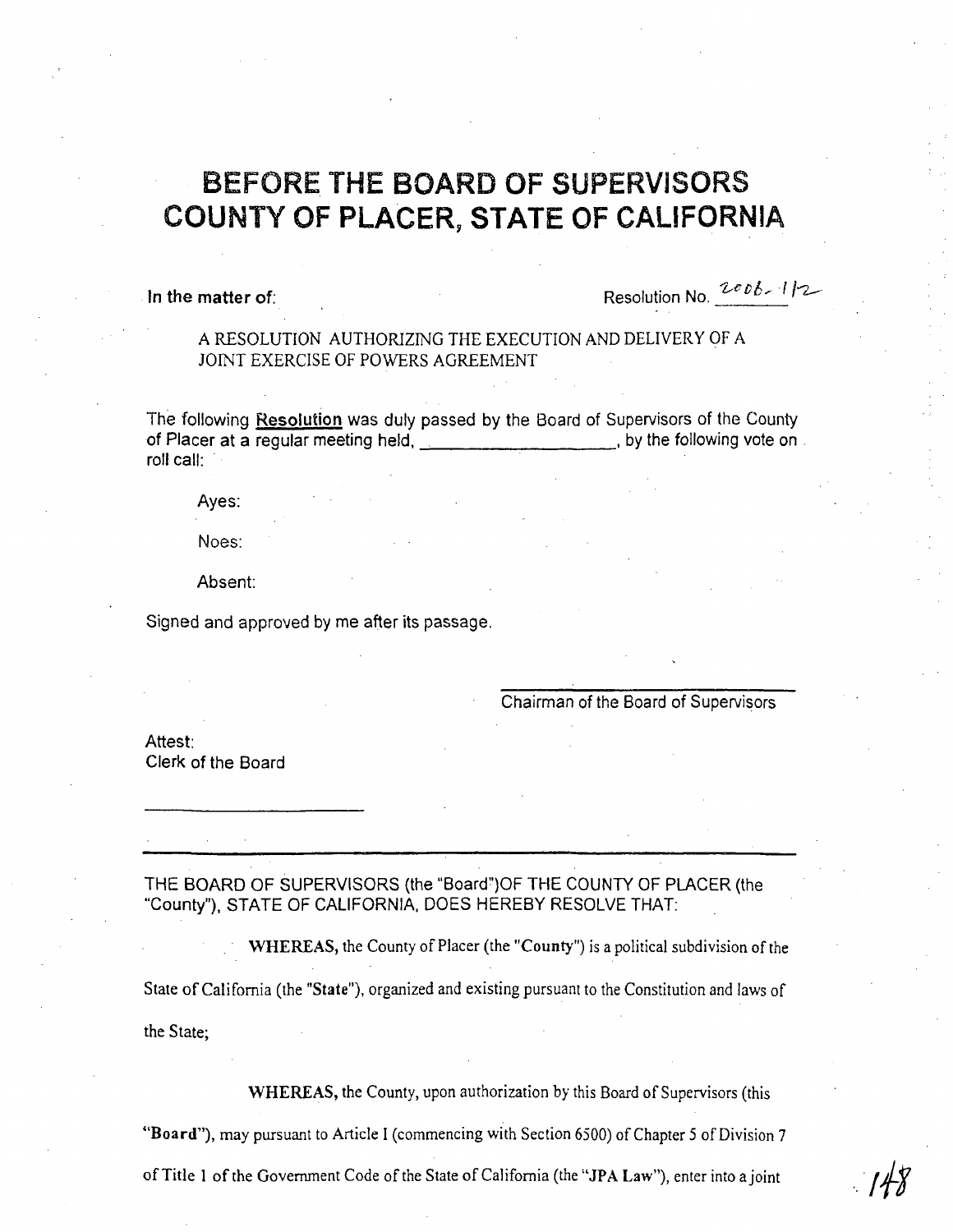exercise of powers agreement with one or more other public agencies pursuant to which such contracting parties may jointly exercise any power common to them; and

WHEREAS, the County and the Placer County Redevelopment Agency (the "Agency") intend to enter into a joint exercise of powers agreement pursuant to the JPA Law (the "Joint Exercise of Powers Agreement") pursuant to which the Placer County Public Financing Authority (the "Authority") will be created to, among other things, finance and refinance various Public Capital Improvements, as defined in the Marks-Roos Local Bond Pooling Act of 1985 constituting Article 4 (commencing with Section 6584) of Chapter 5 of Division 7 of Title 1 of the Califomia Government Code (the "Bond Pooling Act");

WHEREAS, under the JPA Law and the Joint Exercise of Powers Agreement, the Authority will be a public entity separate and apart from the parties to the Joint Exercise of Powers Agreement, and the debts, liabilities and obligations of the Authority will not be the debts, liabilities or obligations of any of its members or any representative of any of *its* members serving on the governing body of the Authority (the "Authority Governing Board"); and

WHEREAS, the Authority, when established, will be authorized to exercise those powers enumerated in the Joint Exercise of Powers Agreement, as more fully provided by the lPA Law and the Bond Pooling Act, including but not limited to the authority to purchase at public or negotiated sale certain obligations (the "Obligations") issued by members of the Authority and other public agencies, to sell at public or negotiated sale such Obligations or issue and sell at public or negotiated sale bonds secured in whole or in part by such Obligations or by other revenues of the Authority, and to lease real and personal property as lessor and as lessee;

WHEREAS, the County proposes to authorize the execution of the abovereferenced loint Exercise of Powers Agreement, in substantially the fonn presented to this

Board; and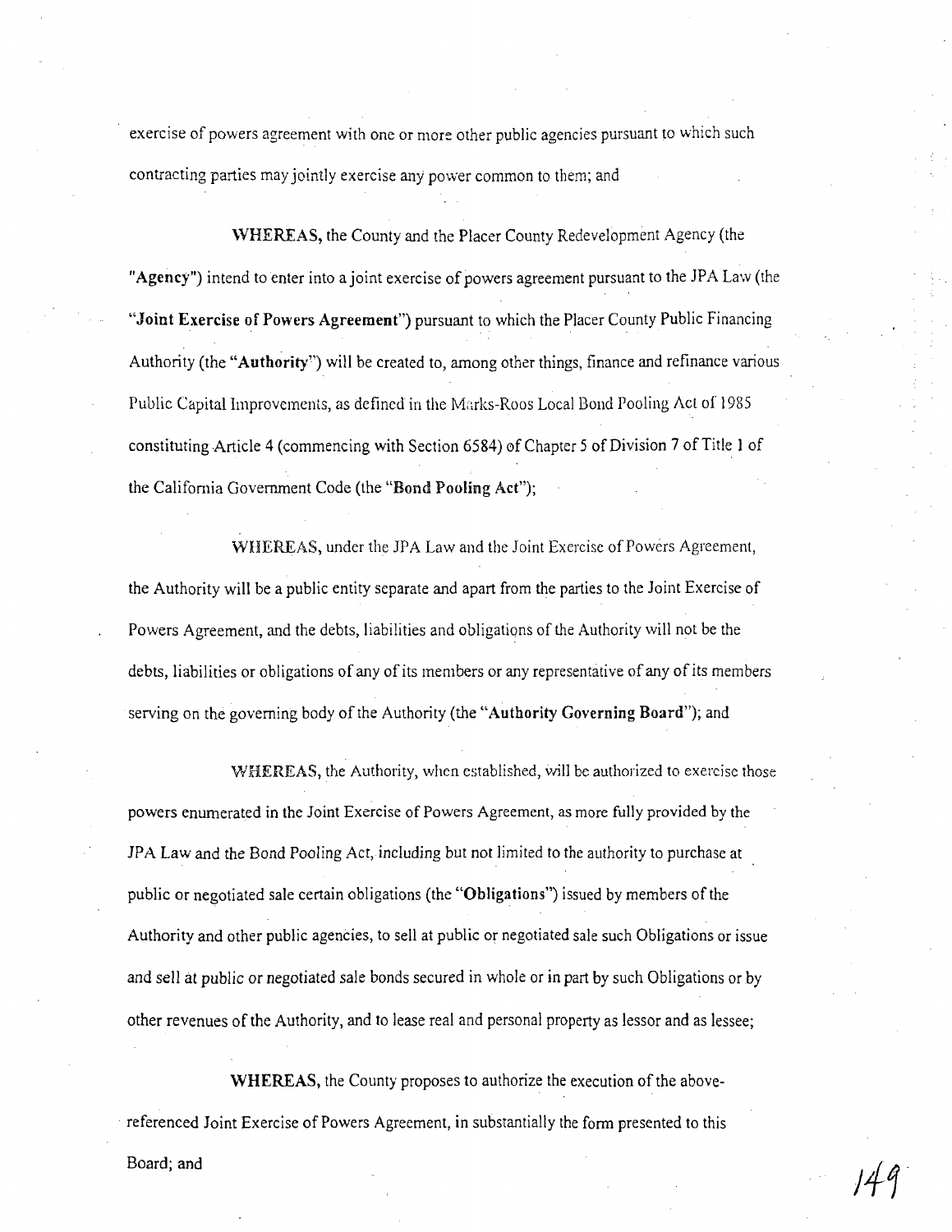WHEREAS, all acts, conditions and things required by the Constitution and laws of the State of California to exist, to have happened and to have been performed precedent to and in connection with the consummation of the transactions authorized hereby do exist, have happened and have been performed in regular and due time, form and manner as required by law, and the County is now duly authorized and empowered, pursuant to each and every requirement of law, to consummate such transactions for the purpose, in the manner and upon the tenns herein provided;

# NOW, THEREFORE, BE IT RESOLVED As FOLLOWS:

SECTION 1. Declaration of Board. This Board hereby specifically finds and declares that the actions authorized hereby constitute, and are with respect to, public affairs of the County, and that the statements, findings and detenninations of the County set forth in the preambles above and of the documents approved herein are true and correct.

SECTION 2. Joint Exercise of Powers Agreement. The form of Joint Exercise of Powers Agreement, dated as of May 9, 2006, between the County and the Agency, presented to this meeting and on file with the Clerk of this Board (the "Clerk"), is hereby approved. The Chairman of this Board is hereby authorized to execute, acknowledge and deliver said Joint Exercise of Powers Agreement in substantially said form, with such changes therein as County Counsel may require or approve, such approval to be conclusively evidenced by the execution and delivery thereof

SECTION 3. Attestation. The Clerk is hereby authorized and directed to attest the signature of the Board Chair, as may be required or appropriate in connection with the execution and delivery of the Joint Exercise of Powers Agreement.

 $150$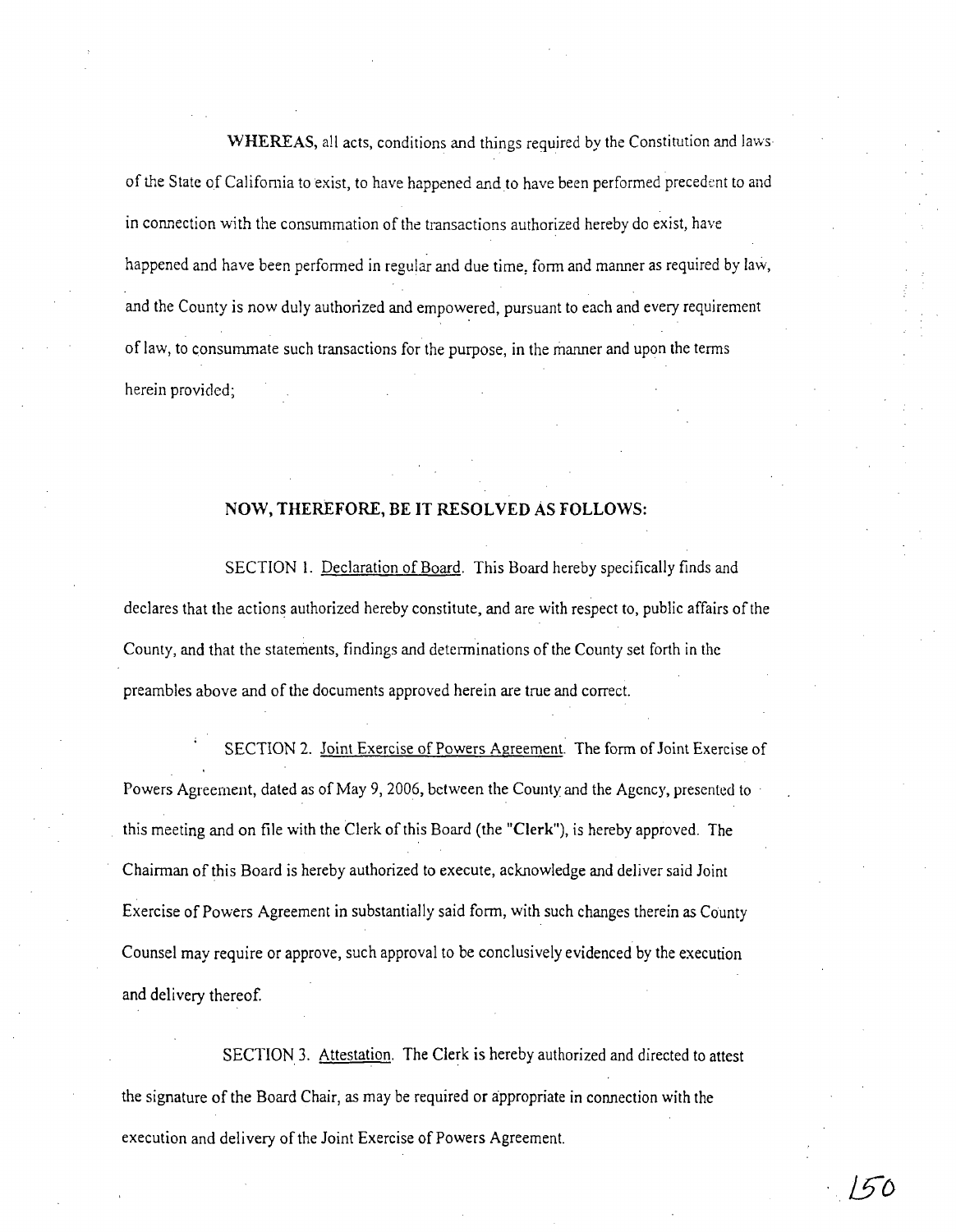SECTION 4. Further Actions. The Chairman of this Board, the Vice Chairman of this Board, the Clerk and any other officer or official of the County are and each of them is hereby authorized and directed, jointly and severally, to do any and all things and to execute and deliver any and all documents which they may deem necessary or advisable in order to consummate, carry out, give effect to and comply with the terms and intent of this resolution and the Joint Exercise of Powers Agreement. Such actions heretofore taken by such officers are hereby ratified, confinned and approved.·

SECTION 5. Effective Date. This resolution shall take effect immediately upon its passage.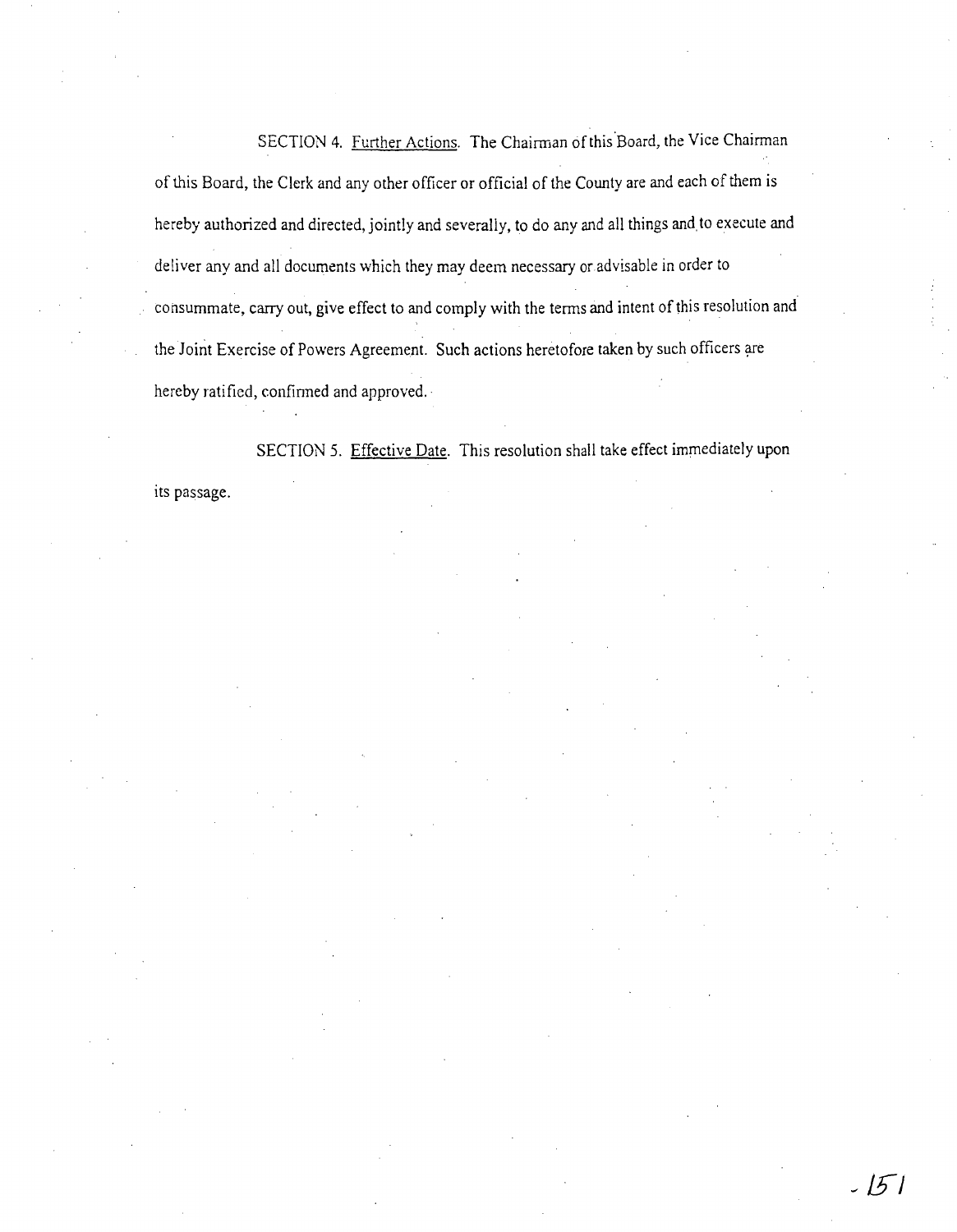### PLACER COUNTY PUBLIC FINANCING AUTHORlTY

### JOINT EXERCISE OF POWERS AGREEMENT

This Agreement is executed as of May 9, 2006 by and between the COUNTY OF PLACER (the "County"), a California county and political subdivision of the State of California and the PLACER COUNTY REDEVELOPMENT AGENCY (the "Agency"), a California redevelopment agency organized and operating pursuant to the Community Redevelopment Law (Sections 33000 and following, California Health and Safety Code), hereafter referred to as the Members.

### **RECITALS**

This Agreement is predicated upon the following facts:

A. The Members are public agencies organized and. operating under the laws of the State of California.

B. The Placer County Public Financing Authority created by this Agreement (the "Authority") is authorized under the Marks-Roos Local Bond Pooling Act of 1985, constituting Article 4, Chapter 5, Division 7, Title 1 (commencing with Section 6584) of the California Government Code, as amended (the "Bond Pooling Act") to, among other things, assist the Members and other local agencies in the financing and refinancing of public capital facilities.

The Authority shall further be authorized to purchase at public or negotiated sale certain qualified obligations, as further defined herein ("Obligations"), issued by Members of the Authority and other public agencies, and sell at public or negotiated sale such Obligations or . issue and sell at public or negotiated sale certificates of participation or Authority bonds secured in whole or in part by such Obligations or by other designated revenues.

C. The assistance provided to the Members and other public agencies by the Authority in financing and refinancing of public capital improvements and working capital will result in certain or all of the following significant public benefits to the citizens of the Members and other public agencies:

(1) Demonstrable savings in effective interest rate, bond preparation, bond underwriting, or bond issuance costs.

(2) Significant reductions in effective user charges levied by a local

agency.

(3) Employment benefits from undertaking public projects in a timely

fashion.

(4) More efficient delivery of services by the Members and other local agencies to residential and commercial development.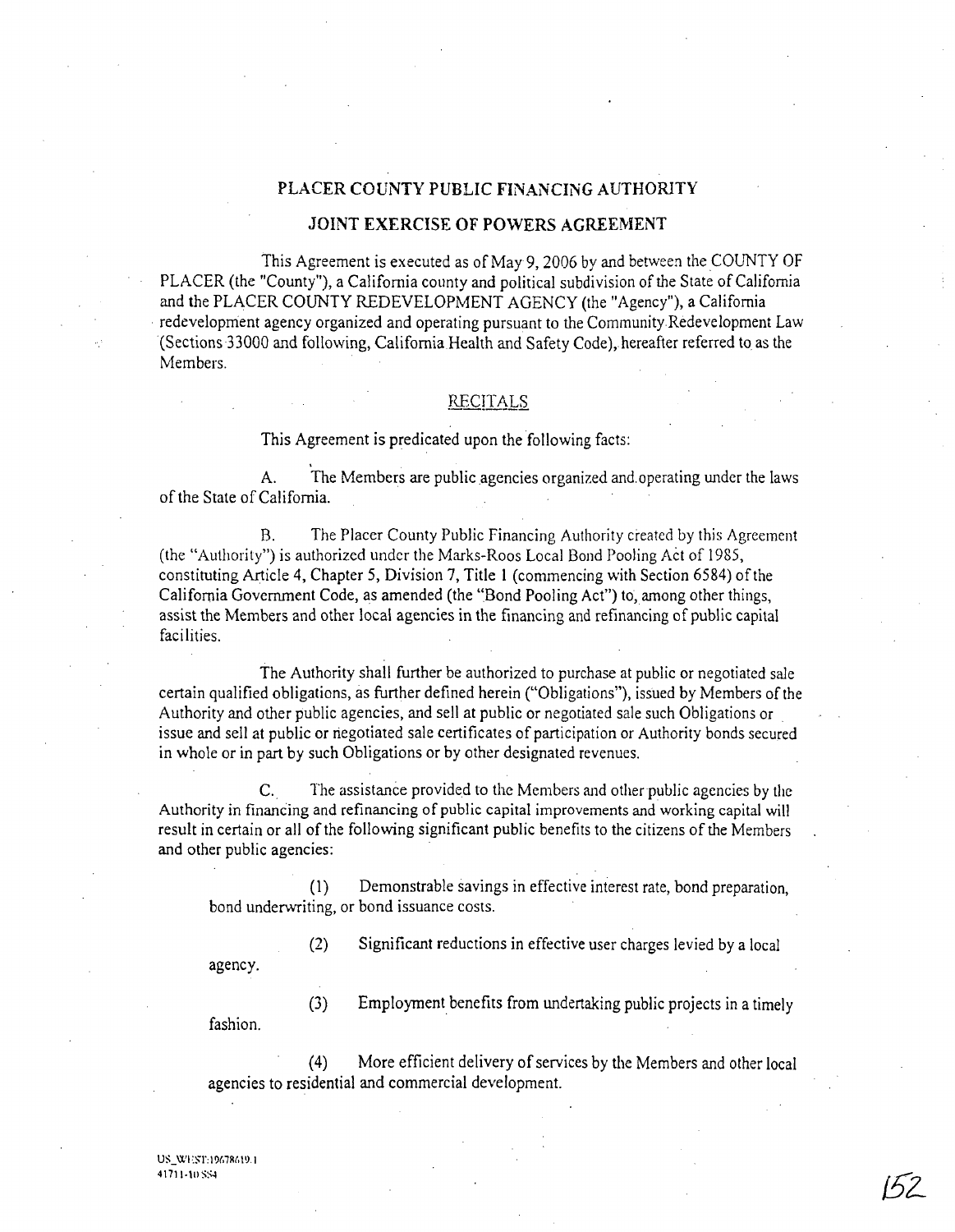### D. All capitalized terms used herein are defined in Article III hereof.

NOW, THEREFORE; for and in consideration of the mutual benefits, covenants, and agreements set forth in this Agreement, the parties agree as follows:

### ARTICLE I

### CREATION OF PLACER COUNTY PUBLIC FINANCING AUTHORITY

Pursuant to Article 1 (commencing with Section 6500) of Chapter 5 of Division 7 of Title 1 of the California Government Code (the "JPA Law'), the parties hereto hereby create a public entity separate and apart from the panics to this Agreement, to be known as the Placer County Public Financing Authority, hereinafter referred to as the "Authority." Pursuant to Government Code Section 6508.1, the debts, liabilities, and obligations of the Authority shall not constitute debts, liabilities, or obligations of any pany to this Agreement. A Member may separately contract for or assume responsibility for specific debts, liabilities, or obligations of the Authority. For purposes of, and to the extent required by, Government Code Section 6509, in exercising its powers the Authority shall be subject to the restrictions upon the manner of exercising the powers of the County, except as otherwise authorized or permitted by the JPA Law and the Bond Pooling Act.

### ARTICLE II

#### PURPOSE AND POWERS

The purpose of creating this Authority is to accomplish the purposes of the JPA Law and the Bond Pooling Act, including the financing and/or refinancing of public capital facilities and the purchase of certain Obligations issued by Members of the Authority or other public agencies or the sale of such Obligations or issuance of bonds of the Authority secured in whole or in part by such Obligations, or by any other designated source of revenues, all as permitted by the JPA Law or the Bond Pooling Act. The Authority shall have all powers common to its Members and all powers granted by applicable law, including, without limitation, the JP A Law and the Bond Pooling Act, and is authorized, in its own name, to do all acts necessary to exercise such powers to fulfill the purposes of this Agreement. Without limiting the foregoing, the Authority shall have the power to do each of the following:

A. Finance and refinance, through the issuance of bonds or other instruments of indebtedness, public capital facilities and working capital and other costs as permined by the JPA Law and the Bond Pooling Act.

B. Purchase Obligations.

C. . Incur debts, liabilities, and obligations.

D. Acquire, hold or dispose of real and personal property by lease, purchase, sale, and other appropriate means.

153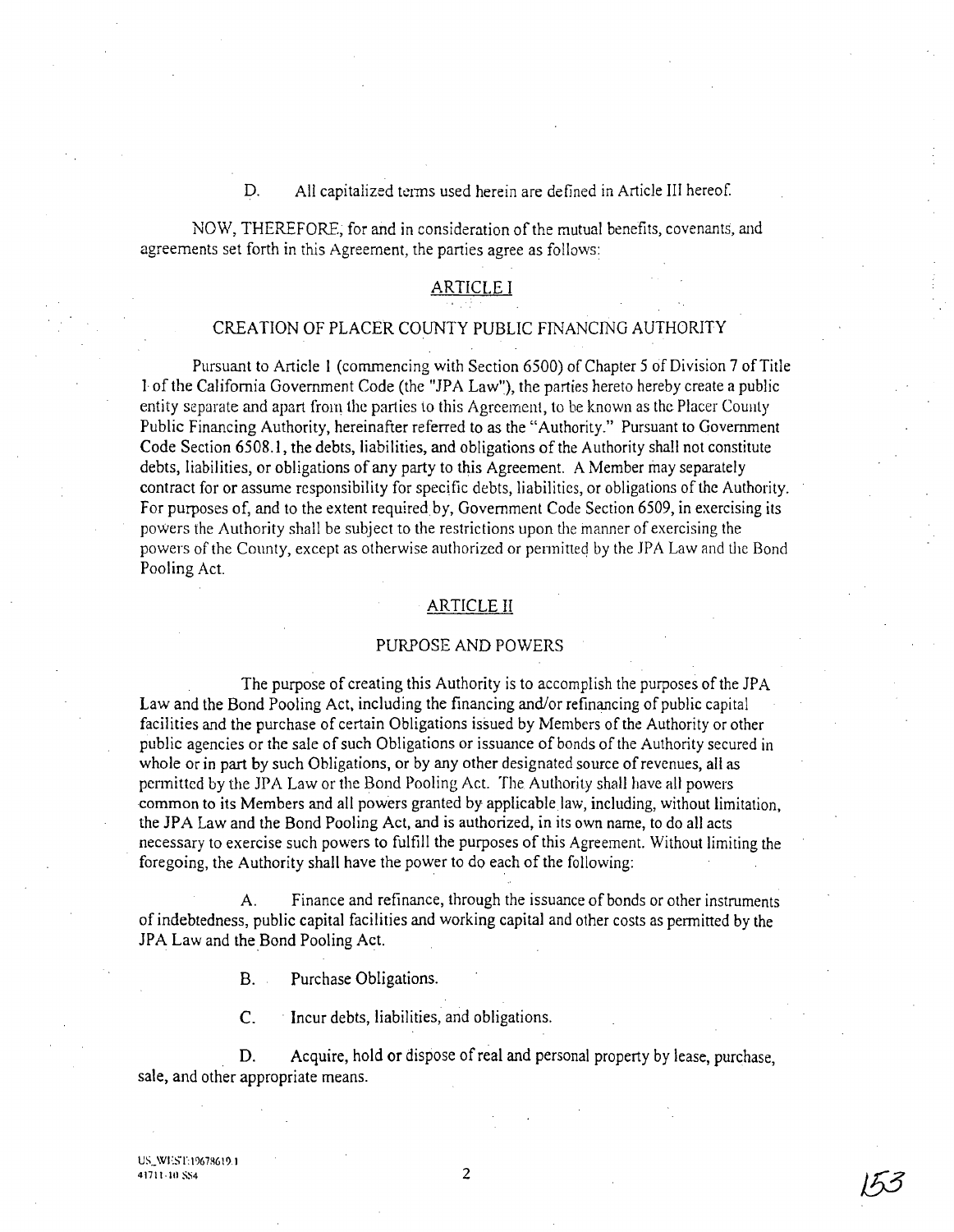E. Receive contributions and donations of property, funds, services, and other forms of assistance from any source.

F. Sue and be sued in its own name.

G. Employ agents and employees.

H. Acquire, construct, rehabilitate, remodel, install, manage, or operate buildings, works, or improvements.

I. Lease real and personal property (including that of a Member or Local Agency) as lessor and as lessee.

1. Receive, collect, and disburse monies.

K. Invest money in the treasury of the Authority in the same manner and on the same conditions as Local Agencies pursuant to Government Code Section 53601.

L. Exercise all other powers necessary and proper to carry out the provisions of this Agreement.

## ARTICLE III

### DEFINITIONS

The following definitions shall apply to the provisions of this Agreement:

A. "Authority" shall mean the Placer County Public Financing Authority.

B. "Agreement" shall mean this Joint Exercise of Powers Agreement, as it may be amended from time to time, creating the Authority.

C. "Board" or "Governing Board" shall mean the governing body of the Authority.

D. "Bond Pooling Act" shall mean the Marks-Roos Local Bond Pooling Act of 1985, constituting Article 4 (commencing with Section 6584) of the JPA Law.

E. "Bonds" shall mean bonds, notes, commercial paper, lease-purchase agreements, certificates of participation, floating rate, and variable maturity securities or other evidences of indebtedness within the meaning of the term "bond" as defined in Section 6585(c) of the JPA Law issued by the Authority pursuant to the Bond Pooling Act.

F. "Fiscal Year" shall mean the period of time from the date of this Agreement to June 30,.2006, and thereafter every 12 month period ending on June 30.

G. "JPA Law" shall mean Chapter 5 of Division 7 of Title 1 (commencing with Section 6500) of the California Government Code, as amended from time to time.

41711-101584  $154$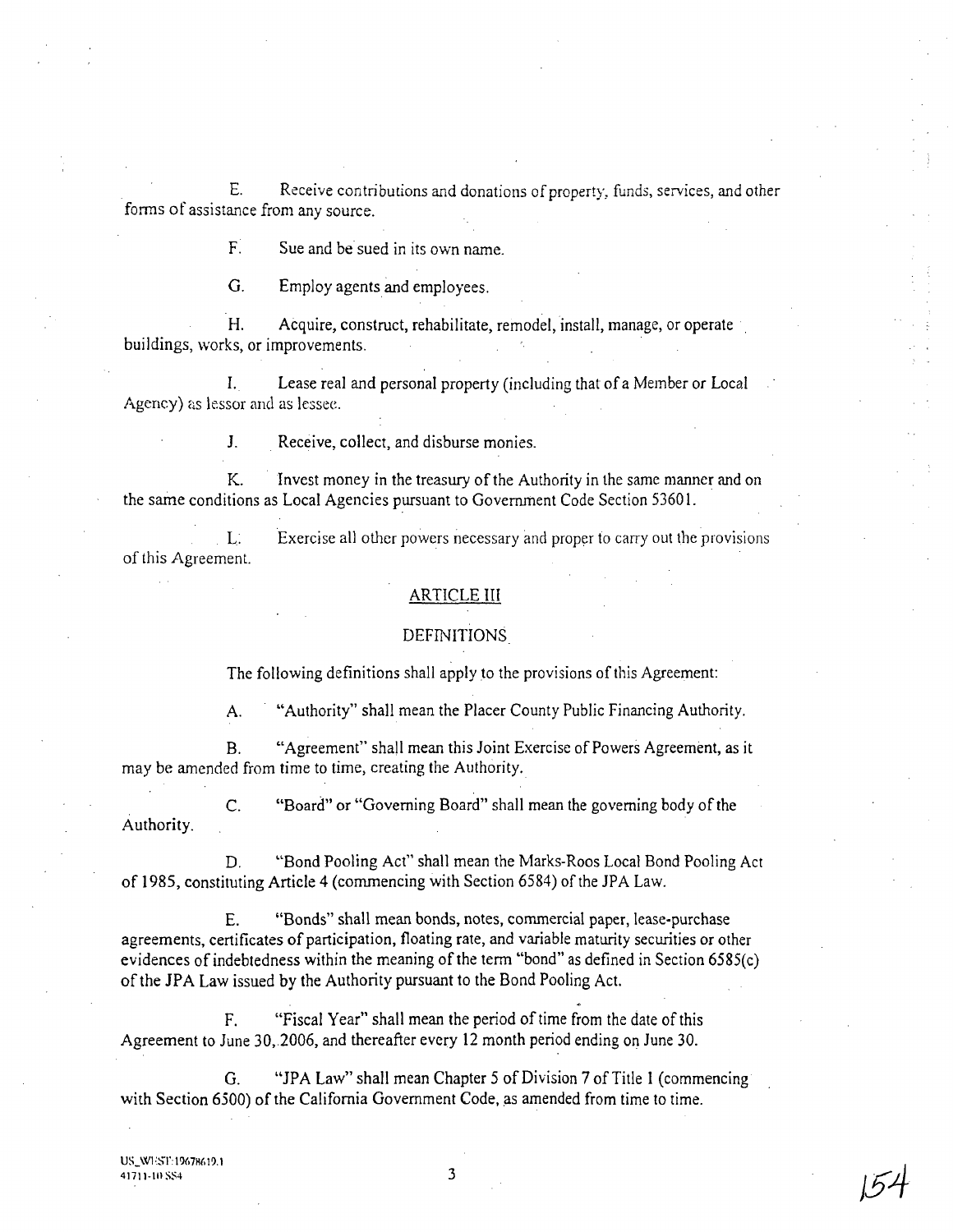H. of the JPA Law. "Local Agency" shall mean a "local agency" as defined in Section 6585(f)

I. "Member" shall mean any public agency (as defined in Section 6500 of the JPA Law) which is a party to this Agreement.

1. "Obligation" shall mean any bond, note, commercial paper, lease-purchase agreement, certificate of participation, floating rate, and variable maturity securities or other evidences of indebtedness within the meaning of the term "bond" as defined in Section 6585(c) of the JPA Law, which is purchased by the Authority from a Local Agency which is the issuer thereof at a public or negotiated sale or which is otherwise acquired by the Authority pursuant to the Bond Pooling Act or a trust agreement or similar instrument providing for the issuance of Bonds.

K. "Public Capital Improvement" shall have the meaning given to such term in Section  $6585(g)$  of the JPA Law.

L. "Working Capital" shall have the meaning given to such term in Section 6585(i) of the JPA Law. .

#### ARTICLE IV

### PARTIES TO AGREEMENT

Each Member represents and warrants that it intends to, and does hereby, contract with the other Member identified on the signature page hereof and any new members admitted to the Authority pursuant to Article XIV. Each Member also represents and warrants that the withdrawal or expulsion of any Member, pursuant to Article XII, shall not relieve any Member of its obligations or duties under this Agreement.

#### ARTICLE V

#### GOVERNING BOARD

The Authority shall be governed by a Governing Board whose members shall be, at all times, the members of the Board of Supervisors of the County, serving ex-officio (individually a "Representative," collectively the "Representatives"). Each Representative of the Governing Board has one vote. Immediately upon admission of a new Member pursuant to Article XIV, the Member shall be entitled to appoint two Representatives to the Governing Board.

A Representative shall be removed from the Governing Board upon the occurrence of anyone of the following events: (1) the Representative is no longer a member of the Board of Supervisors of the County; or (2) the expulsion or withdrawal of the Member from this Agreement on behalf of which such Representative serves.

Representatives are not entitled to compensation. The Governing Board may authorize reimbursement of expenses incurred by Representatives or their alternates.

US\_WEST: 19678619.1  $41711 \cdot 10$  SS4 4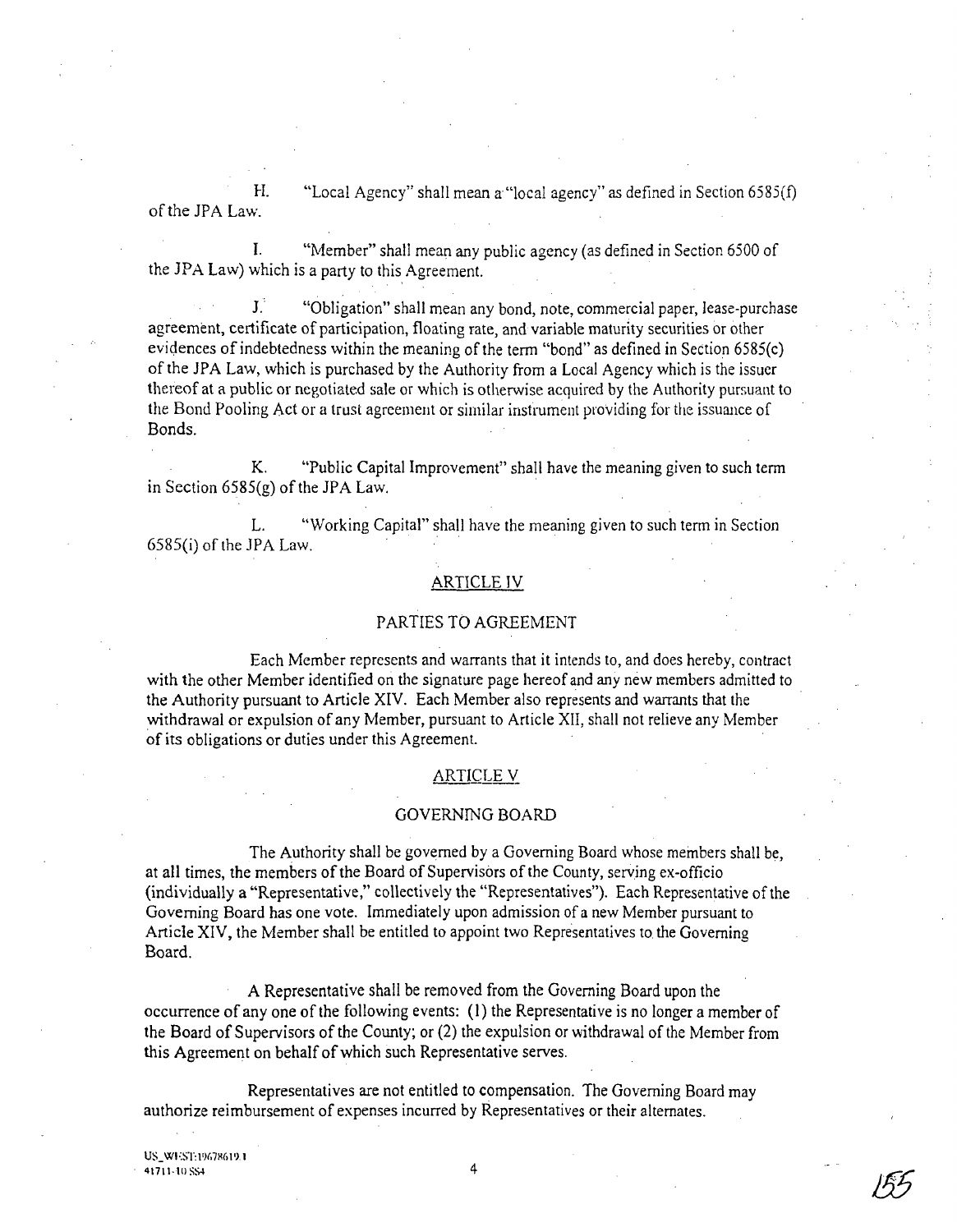### ARTICLE VI

# . BOARD MEETINGS AND RECORDS

M. Meetings. The Governing Board shall hold regular meetings as provided in the ByLaws of the Authority. The Governing Board shall fix by resolution the date upon· which, and the hour and place at which, each regular meeting is to be held. The Governing Board may hold special meetings at any time and from time to time in accordance with law.

N. Ralph M. Brown Act. Each meeting of the Governing Board, including without limitation regular, adjourned regular, and special meetings shall be called, noticed, held, and conducted in accordance with the Ralph M. Brown Act (Section 54950 et seq. of the California Government Code).

O. Minutes. The Authority shall have minutes of regular, adjourned regular, and special meetings kept by the Secretary of the Authority. As soon as possible after each meeting, the Secretary of the Authority shall forward to each Governing Board Representative and each Member copies of the minutes.

P. Quorum. A majority of the Representatives of the Governing Board is a quorum for the transaction of business. However, less than a quorum may adjourn from time to time. A vote of the majority of a quorum at a meeting is sufficient to take action.

#### **ARTICLE VII**

### OFFICERS

The Chairman of the Board of Supervisors, the Vice Chairman of the Board of Supervisors and the Clerk of the Board of Supervisors are designated as Chair, Vice-Chair and Secretary, respectively, of the Authority. The Chair shall preside at and conduct all meetings of the Governing Board. In the absence or inability of the Chair to act, the Vice-Chair acts as . Chair. The Governing Board may appoint such other officers as it considers necessary. Officers are not entitled to compensation. The Governing Board may authorize reimbursement of expenses incurred by officers.

Pursuant to the provisions of Government Code Section 6505.5, the County Treasurer of the County shall be designated as the depositary and Treasurer of the Authority, and the County Auditor of the County shall be designated as the Auditor of the Authority, each to perform the functions prescribed by said Section 6505.5.

#### ARTICLE VIII

#### AMENDMENTS TO THIS AGREEMENT

This Agreement may be amended at any time by written consent of all of the Members acting through their governing bodies.

156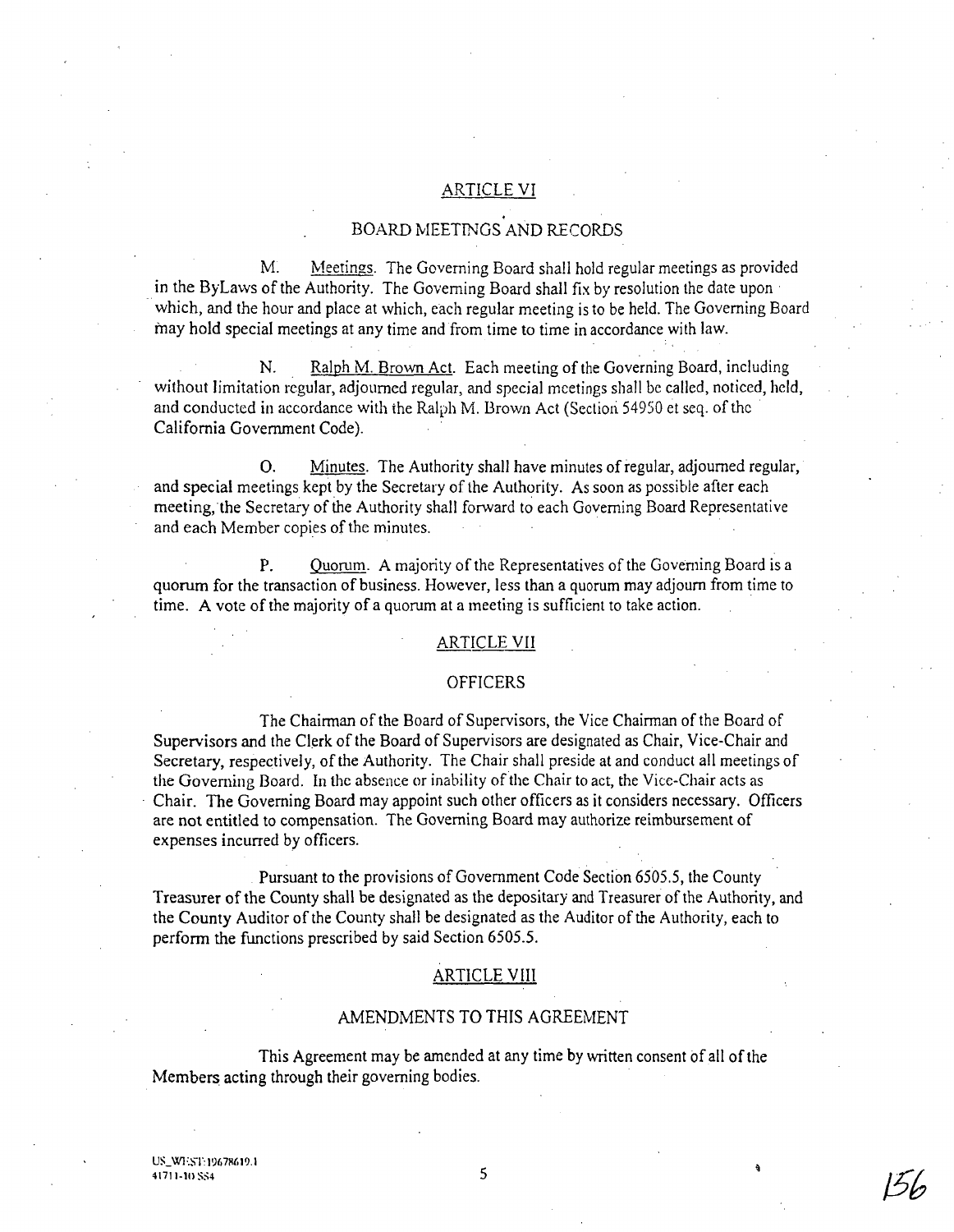### ARTICLE IX

### BUDGET

It being anticipated that the Authority shall at no time come into the possession of any money or other tangible assets, the Authority shall not adopt an annual budget. In the event that, at any time in the future the Authority comes into the possession of any money or other . tangible assets, the Governing Board shall commence to and shall thereafter adopt an annual. budget as soon as possible for the first Fiscal Year and not later than thirty days prior to the . beginning of each Fiscal Year thereafter.

### ARTICLE X

### ANNUAL AUDIT AND REVIEW

In the unanticipated event that the Authority comes into the possession of any money or other tangible assets, the Authority shall cause an annual financial audit of the accounts and records to be made by a certified public accountant in compliance with California Government Code Sections 6505 and 6505.5 or 6505.6 with respect to all receipts, disbursements, other transactions, and entries into the books of the Authority. The minimum requirements of the audit shall be those prescribed by the State Controller for special districts . under California Government Code Section 26909 and shall conform to generally accepted auditing standards. A report of each audit shall be filed as a public record with each of the . Members and also with the County Auditor of the County. The report shall be filed within twelve months of the end of the Fiscal Year under examination. The Authority shall pay all costs of such financial audits.

### ARTICLE XI

### ESTABLISHMENT AND ADMINISTRATION OF FUNDS

Funds of the Authority may be commingled with other funds of the Authority for investment and administration purposes. .

The Treasurer shall draw warrants to pay demands against the Authority when the demands have been approved in writing by the Chair or the designee in writing of the Chair.

All funds or other property acquired by the Authority as a result of this Agreement shall be paid and disbursed as provided in resolutions of the Governing Board or in any trust agreement or similar instrument securing Bonds.

### ARTICLE XII

#### WITHDRAWAL AND EXPULSION

Subject to the restrictions set forth in Article XIII, the Governing Board, by a vote of two-thirds of the governing body, may expel any Member at any time for material breaches of this Agreement. Subject to the restrictions set forth in Article XIII, any Member may at any time

 $\mathcal{F}_{\mathbf{r}}$  .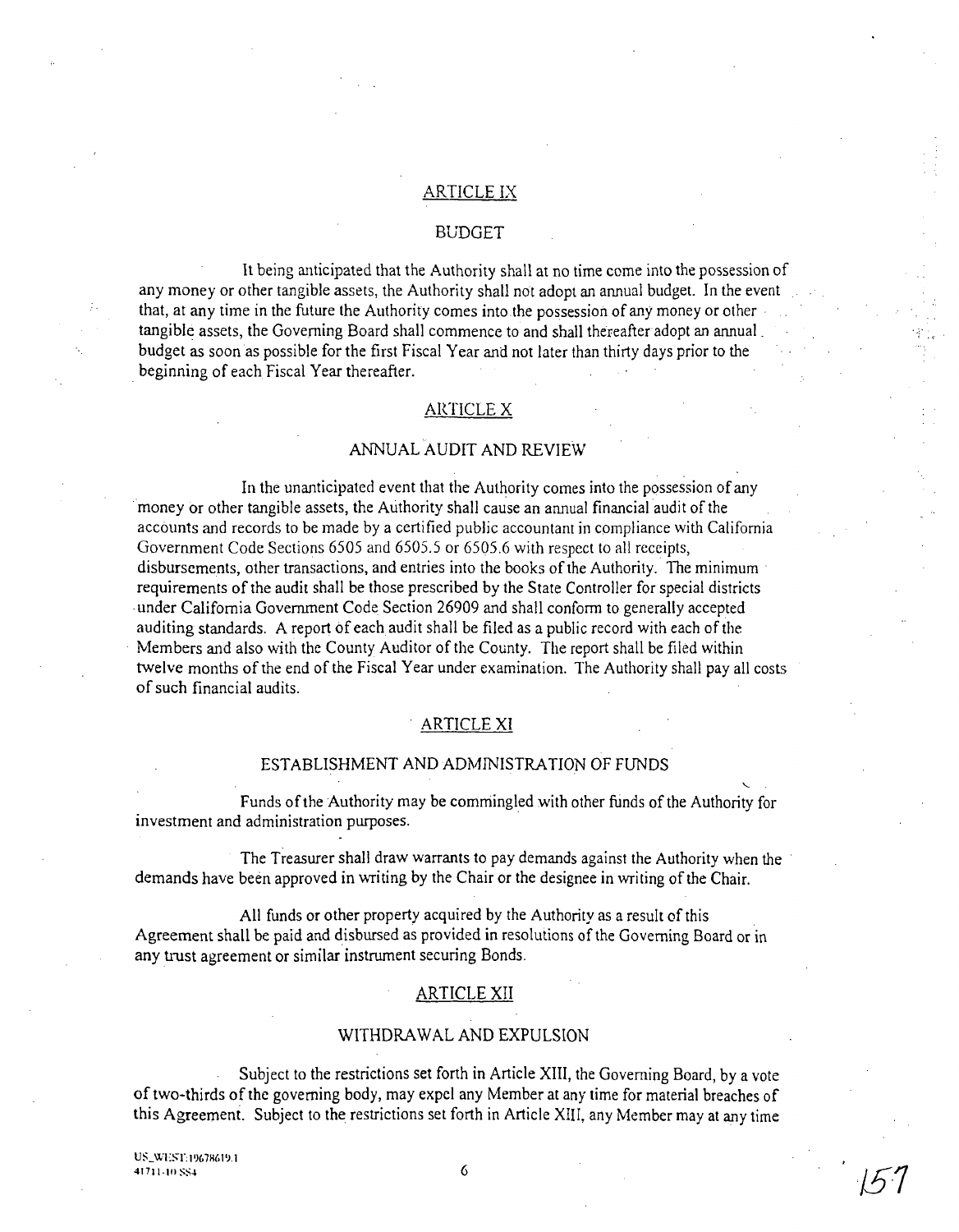withdraw from this Agreement upon 90 days' written notice to the other Members, provided that after such withdrawal there shall be at least two Members.

The withdrawal or expulsion of any Member shall not terminate its responsibility under any Obligation of such Member or under any actions taken in connection therewith.

### ARTICLE XIII

#### **TERMINATION**

This Agreement shall continue until terminated. However, it cannot be terminated until such time as all principal of and interest on Bonds, and all other amounts payable under the trust agreements pursuant to which such Bonds have been issued, shall have been paid in full. Thereafter, this Agreement may be terminated by vote or written consent of two-thirds of the Members; provided, however, that this Agreement and the Authority shall continue to exist for the purposes of disposing of all claims, the distribution of assets, and any other functions necessary to conclude the affairs of the Authority.

After completion of the Authority's purposes, any surplus money on deposit in any fund or account of the Authority shall be returned in proportion to the contributions made as required by Section 6512 of the California Government Code. In the event such surplus is generated from proceeds of any Bonds or the payment to the Authority of amounts due with respect to any Obligations, such surplus shall be distributed as provided in the applicable trust agreement. The Goveming Board is vested with all powers of the Authority for the purpose of concluding and dissolving the business affairs of the Authority.

#### ARTICLE XIV

### NEW MEMBERS

With the approval of two-thirds of the Governing Board, any qualified public agency (as defined in Section 6500 of the JPA Law) may become a party to this Agreement. A public agency requesting membership shall apply by presenting to the Authority a resolution of the public agency approving this Agreement. The date and the terms upon which the applying public agency will become a Member will be determined by the Governing Board.

### ARTICLE XV

### LIABILITY OF THE AUTHORITY

Subject to limitations thereon contained in any trust agreement or other instrument pursuant to which Bonds are issued, funds of the Authority may be used to defend. indemnify, and hold harmless the Authority, any Member, any member of the Governing Board . and any employee or officer of the Authority for their actions taken within the scope of their duties while acting on behalf of the Authority.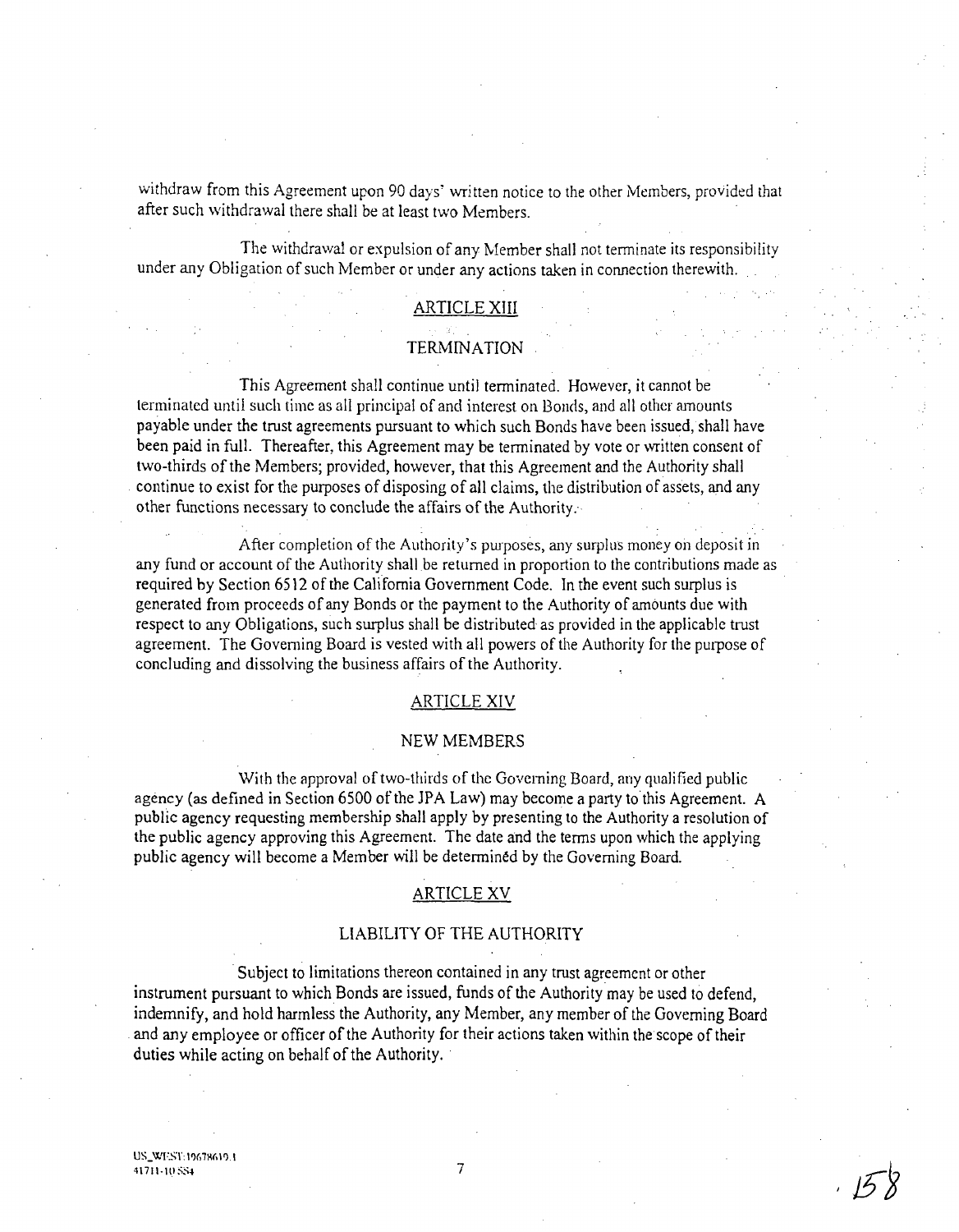### ARTICLE XVI

### NOTICES

Notices under this Agreement shall be sufficiently given and shall be deemed given when delivered or mailed by first-class mail, postage prepaid, or sent by telegram, telecopier or telex, addressed to the parties as follows: .

If to the County of Placer:

County of Placer 175 Fulweiler Avenue Auburn, CA 95603 Attention: Clerk of the Board of Supervisors

If to the Placer County Redevelopment Agency

Placer County Redevelopment Agency Auburn, CA 95603 Attention: Agency Secretary

The above parties may, by notice given hereunder, designate any further or different addresses to which subsequent notices or other communications shall be sent. Notices of new Members shall be sufficiently given when delivered in the manner described above to the address indicated in the amendment to this Agreement adding such new Member.

### ARTICLE XVII

### SEVERABILITY

Should any portion, term, condition, or provision of this Agreement be decided by a court of competent jurisdiction to be illegal or in conflict with any law of the State of . California, or be otherwise rendered unenforceable or ineffectual, the validity of the remaining portions, terms, conditions, and provisions shall not be affected thereby.

### ARTICLE XVIII

#### AGREEMENT COMPLETE

The foregoing constitutes the full and complete Agreement of the parties. There are no oral understandings or agreements not set forth in writing herein.

### ARTICLE XIX

#### GOVERNING LA W

This Agreement shall be governed by and construed in accordance with the laws of the State of California.

US\_WEST: 19678619.1 41711·10 SS4 8